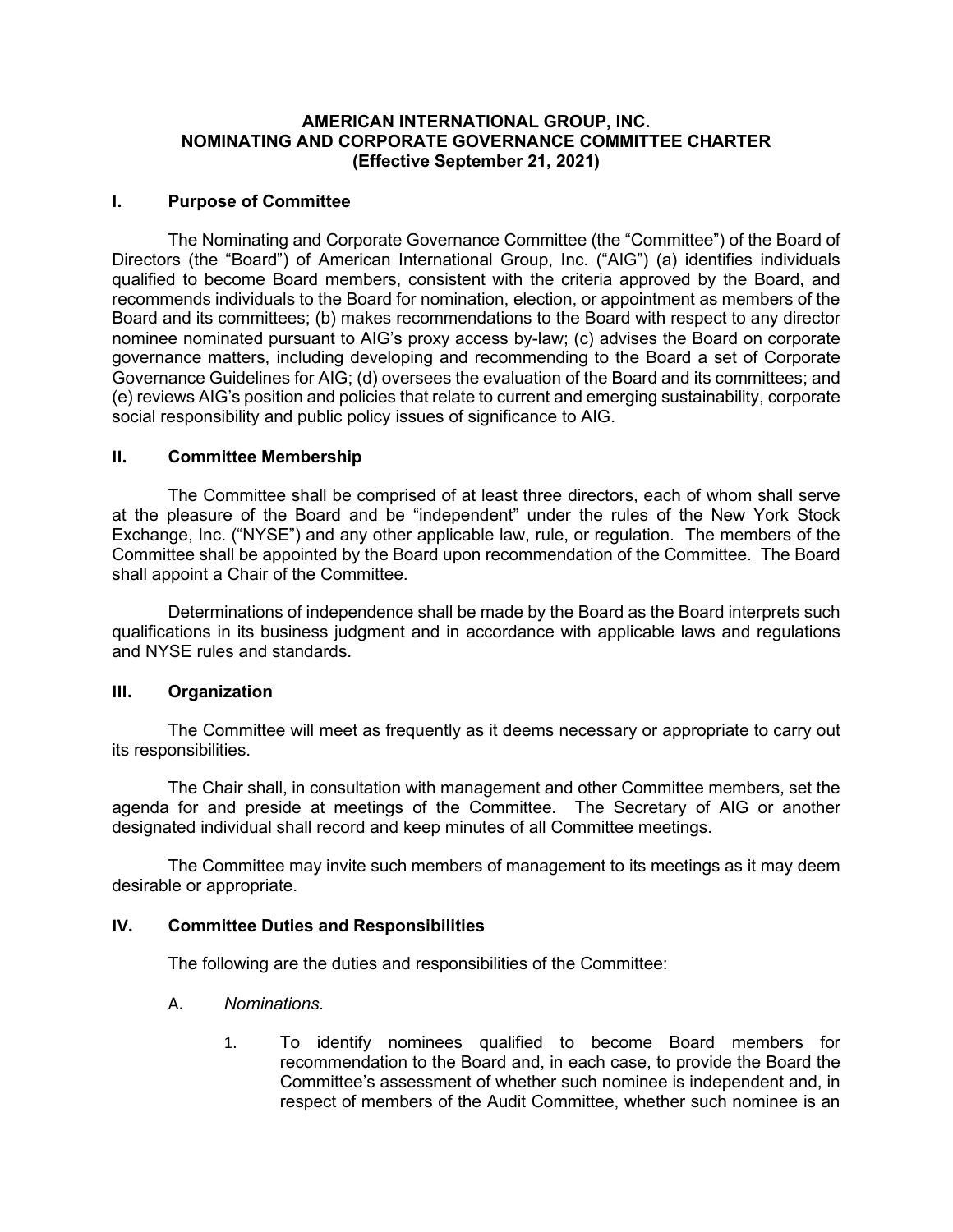"Audit Committee Financial Expert" and is "financially literate" as defined in the rules of the Securities and Exchange Commission ("SEC") and/or has "accounting or related financial management expertise" in accordance with NYSE rules. Nominees should meet the criteria set forth in AIG's Corporate Governance Guidelines and in the applicable charter of each committee on which such nominees will serve. The Committee will consider candidates proposed by shareholders and may consider candidates proposed by management and others. In the case of one or more director nominees nominated pursuant to AIG's proxy access by-law, the Committee will evaluate the nominee(s) and make a recommendation to the Board concerning their election.

- 2. To review and make recommendations to the Board with respect to the composition and Chairs of committees of the Board (including the Committee). This review will be conducted annually.
- B. *Corporate Governance.*
	- 1. To develop and recommend to the Board a set of corporate governance guidelines ("Corporate Governance Guidelines"), to assist the Board in interpreting those guidelines, to review and reassess the adequacy of those guidelines at least annually, and to recommend any changes to those guidelines to the Board.
	- 2. To oversee, in such manner as it deems appropriate, the evaluation of the Board, the committees of the Board and the Lead Independent Director (if there is one) or the Chair (if independent).
	- 3. To make recommendations to the Board from time to time as to changes that the Committee believes to be desirable to the size and composition of the Board or any committee thereof.
	- 4. To review and make recommendations to the Board from time to time regarding the form and amount of compensation of non-management members of the Board.
	- 5. To recommend to the Board, if necessary or desirable, changes in the duties and responsibilities of the committees, or the dissolution of committees or creation of additional committees.
	- 6. To advise the Board on corporate governance matters, including recommending practices that enable the Board to comply with applicable laws and regulations.
	- 7. To receive reports from the Committee Chair, on the basis of the Chair's collaboration with the Compensation and Management Resources Committee, relating to succession planning for the Chief Executive Officer.
	- 8. To review proposals submitted by shareholders for action at meetings of shareholders and make recommendations to the Board for action with respect thereto.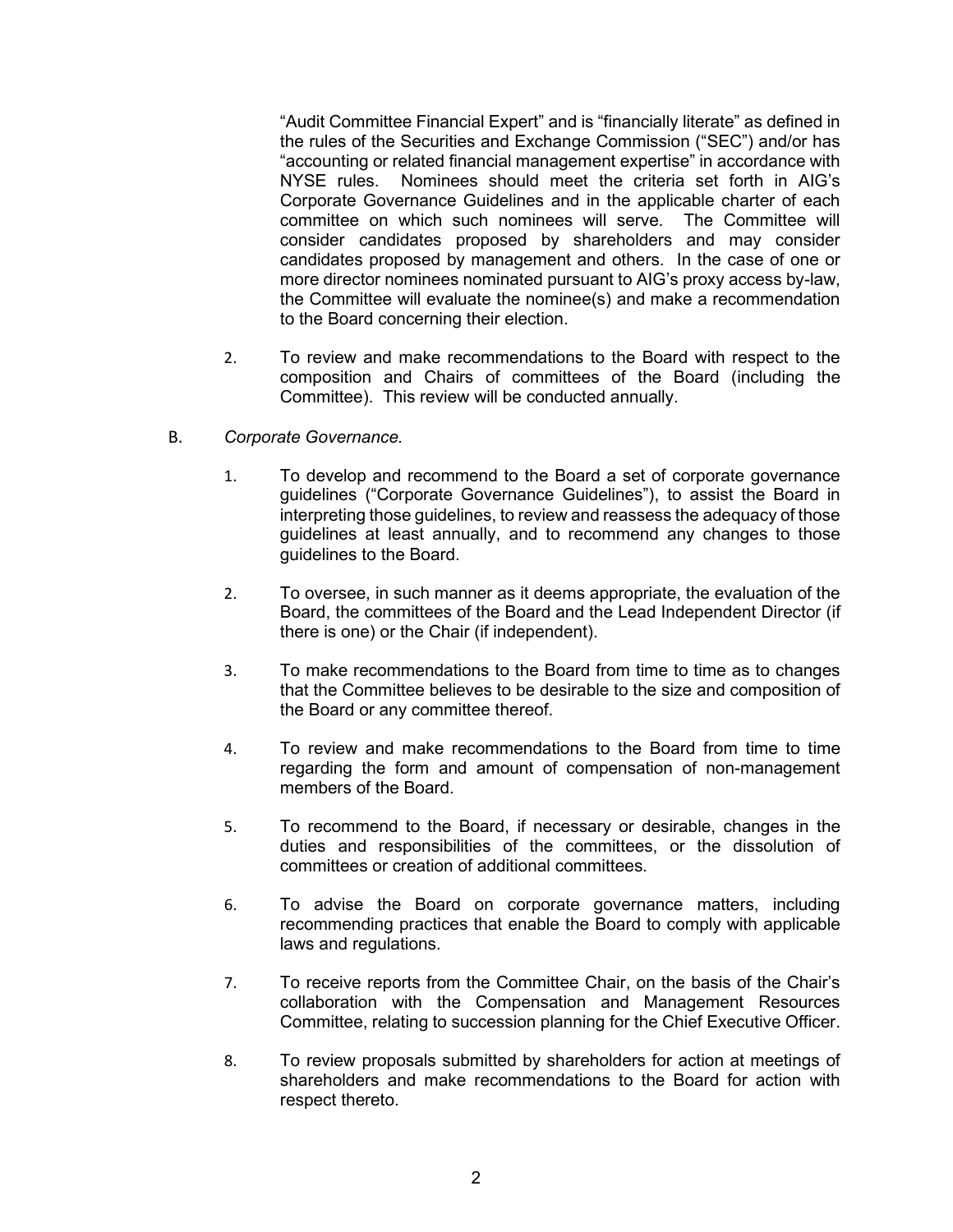- 9. To make recommendations to the Board regarding action to be taken in response to the tender of resignation by a director in the circumstances required by AIG's Corporate Governance Guidelines.
- 10. Upon request of the Board, to review requests by a director, executive officer, or senior financial officer to waive a provision of the AIG Director, Executive Officer and Senior Financial Officer Code of Business Conduct and Ethics or AIG's Code of Conduct, including, in each case, any requests with respect to an actual or potential conflict of interest, and to recommend to the Board any action with respect thereto.
- C. *Other Duties and Responsibilities.*
	- 1. To exercise such other powers and authority as the Board shall, from time to time, confer upon it.
	- 2. To take such actions and make such determinations and recommendations as required to comply with the rules of the SEC relating to communications between the Board and shareholders.
	- 3. To review and approve all related-party transactions of AIG in accordance with AIG's related-party transaction approval policies in effect from time to time.
	- 4. To review significant charitable giving by AIG and its subsidiaries, as provided under AIG's Corporate Governance Guidelines.
	- 5. To review, as appropriate, management's report on political contributions by AIG and its subsidiaries, as provided under AIG's Corporate Governance Guidelines, and to report to the Board, at least annually, with respect to the Committee's review of such report provided by management.
	- 6. To review and report, as appropriate, to the Board with respect to (1) AIG's policies, practices and reporting with respect to sustainability; (2) current and emerging corporate social responsibility issues of significance to AIG, including the manner in which AIG conducts its public policies, social and environmental practices, climate-related activities, government relations activities, and other issues related in furtherance of AIG's corporate social responsibilities; (3) current and emerging public policy issues of significance to AIG and AIG's position on such issues; and (4) AIG's relationships with public interest groups, legislatures, government agencies and the media, as well as AIG stakeholders, and how those constituencies view AIG as those relationships relate to issues of public policy and social responsibility.
	- 7. To review the Company's advancement of expenses or indemnification of directors, officers and employees as necessary in accordance with AIG's procedures relating to such activities.